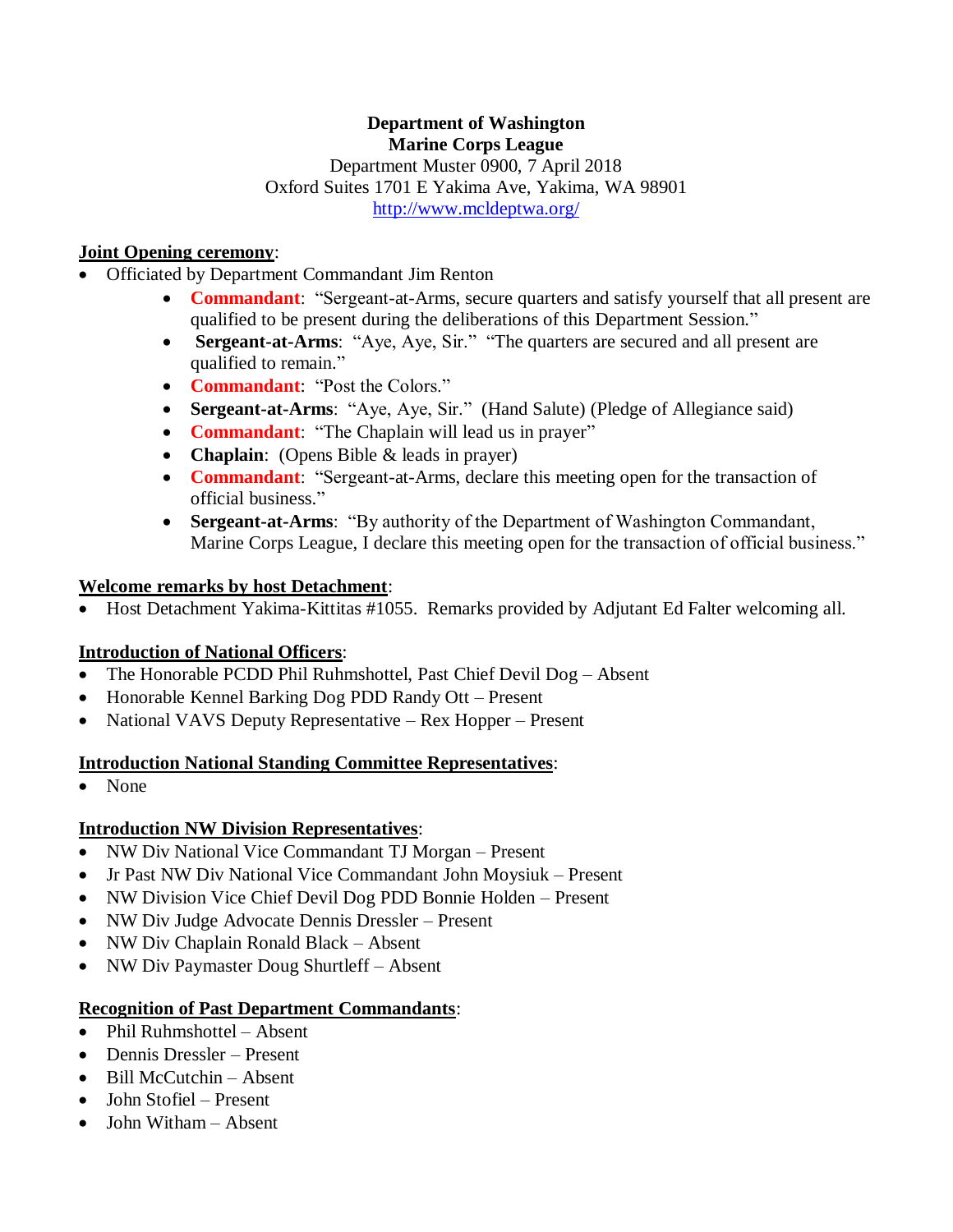- Ed Falter Present
- Dan Abbott Present
- Rex Hopper Present

# **Introduction of MCLA and Officers present**: Department Commandant calls up MCLA President to

allow her to present her staff (Sue Douglas)

- Distinguished Guests
	- PNP Caroline Ruhmshottel Absent
	- Div Vic President NW Sue Douglas Present
	- Past Div Vice President NW/PNP/PND Big Flea Karen Washabaugh (Wheeler) Absent
	- Past Div Vice President NW/PNJA Sam Dressler Present
	- Asst Div Vice President NW Vickie Brown Present
- President Susan Douglas Present
- Sr Vice Rebecca Corpuz Present
- Jr Vice Vickie Brown Present
- Judge Advocate Sena Moreland Absent
- Jr Past President Linda Shurtleff Absent
- Secretary/Treasurer Jaci Kruse Absent
- Chaplain Sam Dressler Present
- Captain of the Guard Paulie Stofiel Present
- Historian Vickie Brown Present
- Past Department Presidents
	- Linda Shurtleff Absent
	- Sam Dressler Absent
	- Karen Washabaugh (Wheeler) Absent
	- Marie McCutchin Absent
	- Caroline Ruhmshottel Absent
	- Paulette 'Paulie' Stofiel Present
	- Jane Montgomery Present
	- Sandy Falter Present

# Department Commandant excuses MCLA at this time

# **Recognition of Recipients of NW Division Marine of the Year**:

- Dan Abbott Present
- TJ Morgan Present
- John Moysiuk Present

# **Recognition of Recipients of Department Marine of the Year**:

- Phil Ruhmshottel Absent
- Dennis Dressler Present
- John Stofiel Present
- Rex Hopper Present
- Dan Abbott Present
- Bill Town Present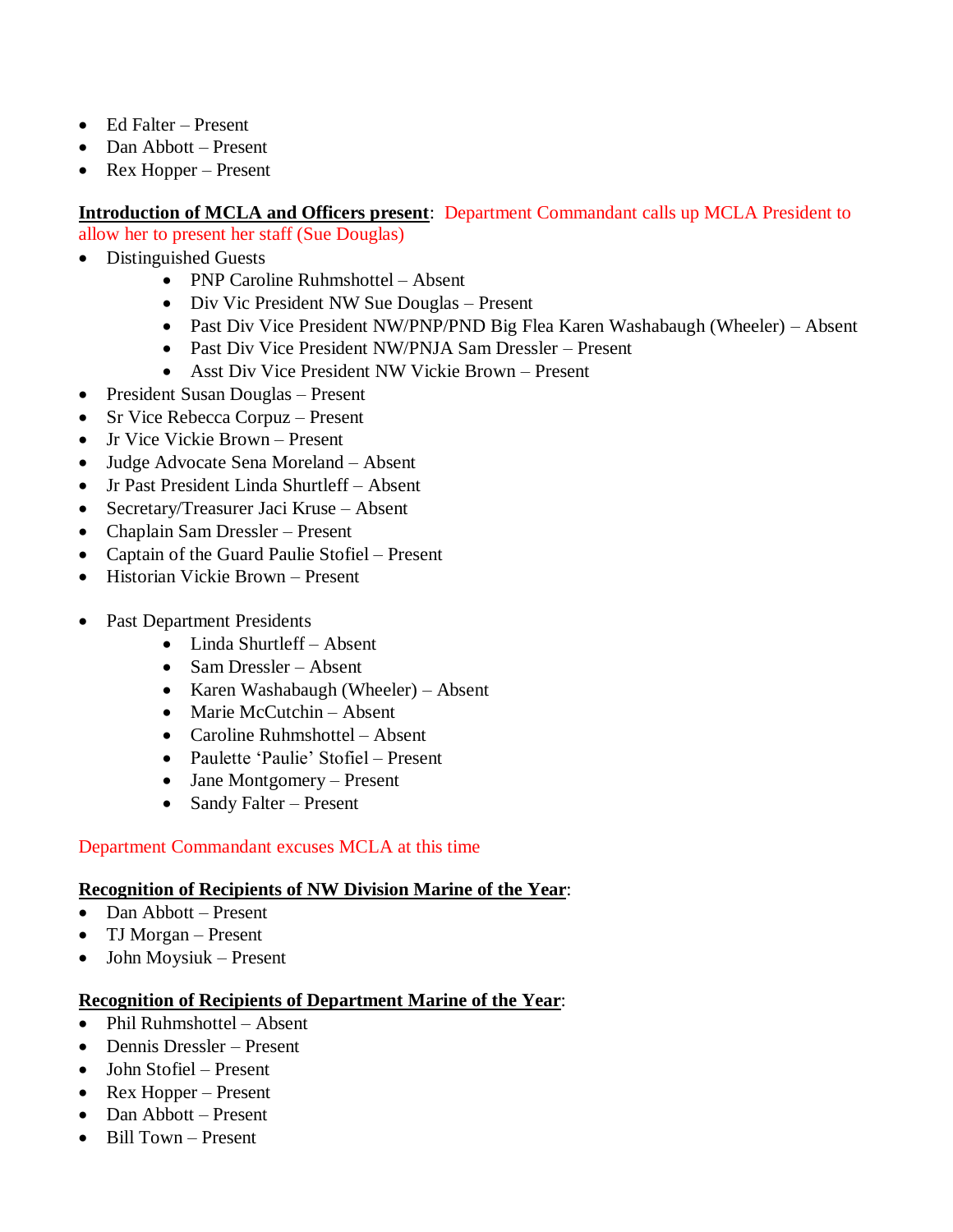- Randy Ott Present
- Doug Shurtleff Absent
- John Witham Absent
- Dick Jamison Absent
- Ronald Black Sr Absent
- Bonnie Holden Present
- John Moysiuk Present
- Mark Schildknecht Present
- Jim Renton Present

# **Recognition of "First Timers" to Department meeting**:

1 First Timers included Marines George ? on-hand for the opening ceremony.

# **Roll Call of Officers**:

- Commandant Jim Renton Present
- Sr Vice Commandant Bonnie Holden Present
- Jr Vice Commandant TJ Morgan Present
- Judge Advocate George Hilbish Present
- Jr Past Commandant Rex Hopper Present

# **Minutes of previous meeting**:

- Commandant: I will entertain a motion to accept the minutes as previously published.
- Marine Ed Falter submitted motion, Marine Rex Hopper seconded and Membership voted in acceptance of minutes as published.

# **Correspondence**:

- National Membership and Budget Report from National Commandant.
- National Notification of New Transmittal Form to be used.
- National Roster Updates and Status.
- NW Div notification for National Uniform Code.

**Adjutants Report**: John Moysiuk – Hard Copy submitted on the back table and electronic copy has been submitted for the department website.

• Report of Officer Installations (ROI). Note: When filling out your ROI for your detachment ensure that all information is completed. An electronic copy has been forwarded to all Detachment Commandants and Adjutants to make it easier to type in the information which ultimately makes it easier to read for all. Most current dated ROI's on hand for all detachments include: Puget Sound Det #336 (11/08/2017), Tri-Cities Det #337 (05-20-2104), Twin Harbors Det #442 (06/29/2017), Olympia Det #482 (06/06/2015), Pierce County Det #504 (01/09/2018), Olympic Peninsula Det #531 (02/18/2018), Melvin M Smith Det #586 (06/12/2017), Columbia River Det #826 (05/21/2017), Mt St Helens Det #889 (05/06/2017), Mt Olympus Det #897 (06-27-2017), Skagit Valley Det #1043 (11/15/2016), Yakima-Kittitas Det #1055 (04/10/2017), and Cpl Joseph P Bier Det #1119 (02/12/2018), Major Megan M McClung Det #1210 (06/07/2017), Capt. Daniel B. Bartle #1335 (06/21/2017), and the newest detachment of Col. Richard "Buck" Francisco #1451 (06/14/2017). It should be noted that a copy of the completed ROI is to be sent to the Department Adjutant once Detachment Officers have been elected and sworn into their officers. **An ROI filled out in its entirety is REQUIRED whenever any officer of a detachment is replaced whether they are**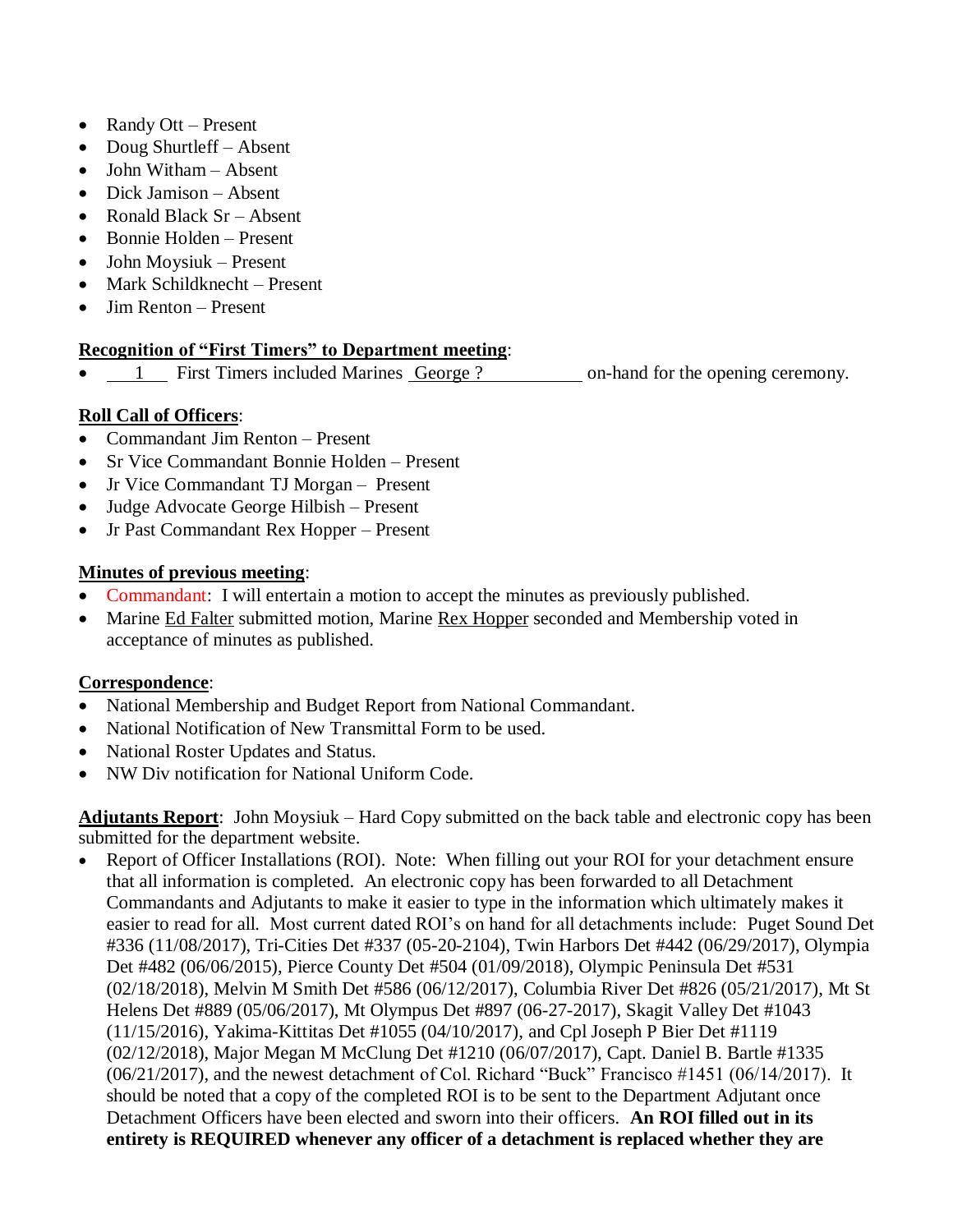**elected or appointed.** The Department Adjutant will forward the original to National, a copy to NW Div, and retain a copy for the Department records. The ROI is used at National to enter up-to-date detachment information in the membership database and is also used to update information on the National Locator's page for each detachment and department.

- **Washington Secretary of State**: (Status of each Detachment)
	- Secretary of State Corporations Division 801 Capitol Way South PO Box 40234 Olympia WA 98504-0234 360-725-0377
	- Washington Secretary of State filing. Department and 16 Detachments are current. **Captain Daniel B. Bartle Det #1335 formerly Whatcom County Det #1335 is still reflecting their original name on the state UBI records and needs to submit a name change with SOS to address this for tax purpose safeguards.** There are currently no Secretary of State filing currently expired! Web search on UBI #s:<http://www.sos.wa.gov/corps/search.aspx>

| <b>DETACHMENT</b>                         | UBI #       | <b>INCORP</b> | <b>EXPDATE</b> | <b>DISSOLUTION</b>                |
|-------------------------------------------|-------------|---------------|----------------|-----------------------------------|
| Dept. of WA                               | 601587317   | 051047        | 053118         |                                   |
| Puget Sound #336                          | 602917923   | 042309        | 043018         |                                   |
| Tri-Cities #337                           | 602119092   | 032601        | 033118         | Delinquent                        |
| Twin Harbors #442                         | 601830219   | 102583        | 103118         |                                   |
| Olympia #482                              | 602148515   | 082701        | 083118         |                                   |
| Pierce County #594                        | 601804132   | 070797        | 073102         | Files w/Alt Status                |
| Olympic Peninsula #531                    | 602992577   | 022810        | 022819         |                                   |
| Melvin M Smith #586                       | 601309349   | 032791        | 033119         |                                   |
| Columbia River #826                       | 601492208   | 090393        | 093018         |                                   |
| Mt. St. Helen's #889                      | 601589728   | 112194        | 113017         | Delinquent                        |
| MT. Olympus #897                          | 601974685   | 081799        | 083118         |                                   |
| Skagit Valley Det. #1043                  | 602005244   | 011000        | 013119         |                                   |
| Yakima Kittitas Valley #1055              | 602072701   | 092500        | 093017         | <b>ADMINISTRATIVELY DISSOLVED</b> |
| Cpl Joseph P Bier #1119                   | 602240331   | 100702        | 103118         |                                   |
| Maj. Megan McClung #1210<br>$\bullet$     | 602617910   | 060910        | 053118         |                                   |
| Capt Daniel B. Bartle Det #1335 602952869 |             | 090909        | 093018         |                                   |
| Col. Richard "Buck" Francisco #1451       | 604 143 319 | 062717        | 063018         |                                   |

• **Internal Revenue Service**: The IRS e-Postcard 990 filing. To check your status go to:

[https://apps.irs.gov/app/eos/ePostSearch.do?dispatchMethod=navigateSearch&pathName=forward](https://apps.irs.gov/app/eos/ePostSearch.do?dispatchMethod=navigateSearch&pathName=forwardToEpostSearch&searchChoice=ePostcard) [ToEpostSearch&searchChoice=ePostcard](https://apps.irs.gov/app/eos/ePostSearch.do?dispatchMethod=navigateSearch&pathName=forwardToEpostSearch&searchChoice=ePostcard)

Enter your Detachment EIN: 91-XXXXXXX then click on next, On the next page a box will open up, and show: Login ID Type: Exempt Organization Login ID 91053336404 [This number could vary, but go with what they give you] Organization Name MARINE CORPS LEAGUE In the box enter: Password Verify Password Enter your name, email and daytime phone # Click on next and follow the instructions provided.

• **IMPORTANT:** This report is to be completed yearly. No Detachments have provided any updates for this filing since dates indicated. Send a copy of the email you receive confirming your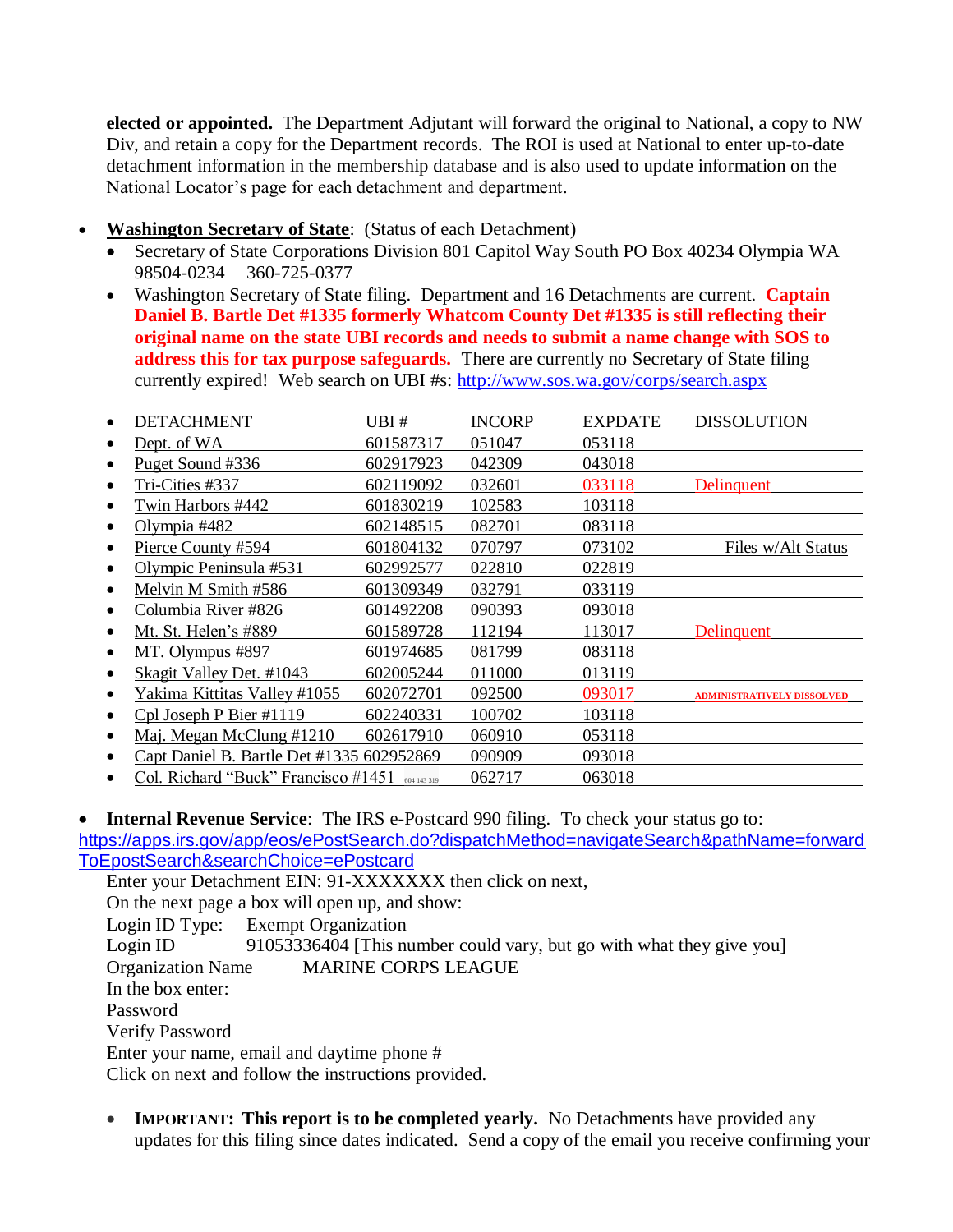registration, print out a copy for your Adjutant/ Paymaster file and forward the email to Department Adjutant John Moysiuk at [moysiukjl@hotmail.com](mailto:moysiukjl@hotmail.com) for the Department Admin files.

| <b>DETACHMENT</b>                          | EIN        | TAX YR              | <b>STAT</b> | <b>FILED</b> | <b>CONFIRM</b> |
|--------------------------------------------|------------|---------------------|-------------|--------------|----------------|
| Dept. of WA, MCL                           | 91-0533364 | 010111-123111       | Filed       | 050415       | 050415         |
| Puget Sound #336                           | 91-1435694 | 070107-063008       | Filed       | 082015       | 082015         |
| Tri-Cities #337                            | 91-6087173 | 123107              | Filed       | 101410       | 101415         |
| Twin Harbors #442                          | 91-2053273 | 070108-063009       | Filed       | 030414       | 030416         |
| Olympia $#482$                             | 91-2143220 | 070108-063009       | Filed       | 102814       | 102815         |
| Pierce County #504                         | 91-1824633 | 070107-063008       | Filed       | 080515       | 080516         |
| Olympic Peninsula #531                     | 91-1285018 | 070108-063009       | Filed       | 061715       | 061715         |
| Melvin M Smith #586                        | 91-1890134 | 070108-063009       | Filed       | 092715       | 092715         |
| Columbia River #826                        | 91-1647649 | 070108-063009       | Filed       | 081814       | 081816         |
| Mt. St. Helen's #889                       | 91-1650015 | 070107-063008       | Filed       | 101310       | 101316         |
| MT. Olympus #897                           | 91-2058115 | 070108-063009       | Filed       | 072409       | 072416         |
| Skagit Valley Det. #1043                   | 91-2016335 | Above 25,000 990-EZ |             | 061111       | 061112         |
| Yakima Kittitas Valley #1055               | 91-2049201 | 070108-063009       | Filed       | 081912       | 081914         |
| Cpl Joseph P Bier #1119                    | 47-0890445 | 070108-063009       | Filed       | 080415       | 080416         |
| Maj. Megan McClung #1210                   | 35-2253724 | 010109-123109       | Filed       | 062715       | 062716         |
| Capt Daniel B. Bartle Det #1335 80-0463568 |            | 072209              | Filed       | 072209       | 072216         |
| Col. Richard "Buck" Francisco #1451        |            |                     |             |              |                |

**Paymasters Report**: Bill Hauser – Verbally given and electronic copy sent as well as a hard copy provided.

- Treasury report:
	- Current balance as of 04/05/2018 is \$ **SEE PAYMASTER FOR TOTALS**
	- Checking Savings:
- When emailing the Department Paymaster please use **[bhauser1952@msn.com](mailto:bhauser1952@msn.com)**. The old Gmail account is not working. Be sure to use the new transmittal form dated @2016 Marine Corps League Inc. for all transactions with National. DD214s are not needed at the National or Department levels (don't send copies). When sending your transmittals to the Department Paymaster you need to send the **original plus two copies**. The Department keeps one copy and the original and the other copy goes to National. Dues for new applications are \$25.00 to National and \$5.00 to the Department. Note the reduced fees for new members, associate members and dual members between March 1st and August 30th of \$15.00. Dues for Renewals are \$20.00 to National and \$5.00 to the Department. National is no longer sending renewal notices to members. The Detachment Paymaster has to stay on top of this now. If you're not receiving membership cards or Life Member cards, notify the Department Paymaster so I can follow-up with National.
- Commandant: I will entertain a motion to accept the Paymasters Report as published.
- Marine Dennis Dressler submitted motion, Marine Randy Ott seconded and Membership voted in acceptance of minutes as published.
- **Chaplains Report**: Provided by Dennis Dressler: Since the Fall Staff meeting in October 2017 there have been 19 "Notices of Death" received from Detachments and forwarded to National Headquarters. The list below is based upon date of passing as opposed to when received from the Detachment Chaplin (or Adjutant or Commandant).

| • Robert Vanvleck  | December 19, 2016 | Olyi |
|--------------------|-------------------|------|
| • William Ashley   | January, 2017     | Mou  |
| • Robert B. O'Neil | May 17, 2017      | Pier |

npia Det #482 Int Olympus Det #897 ee County Det #504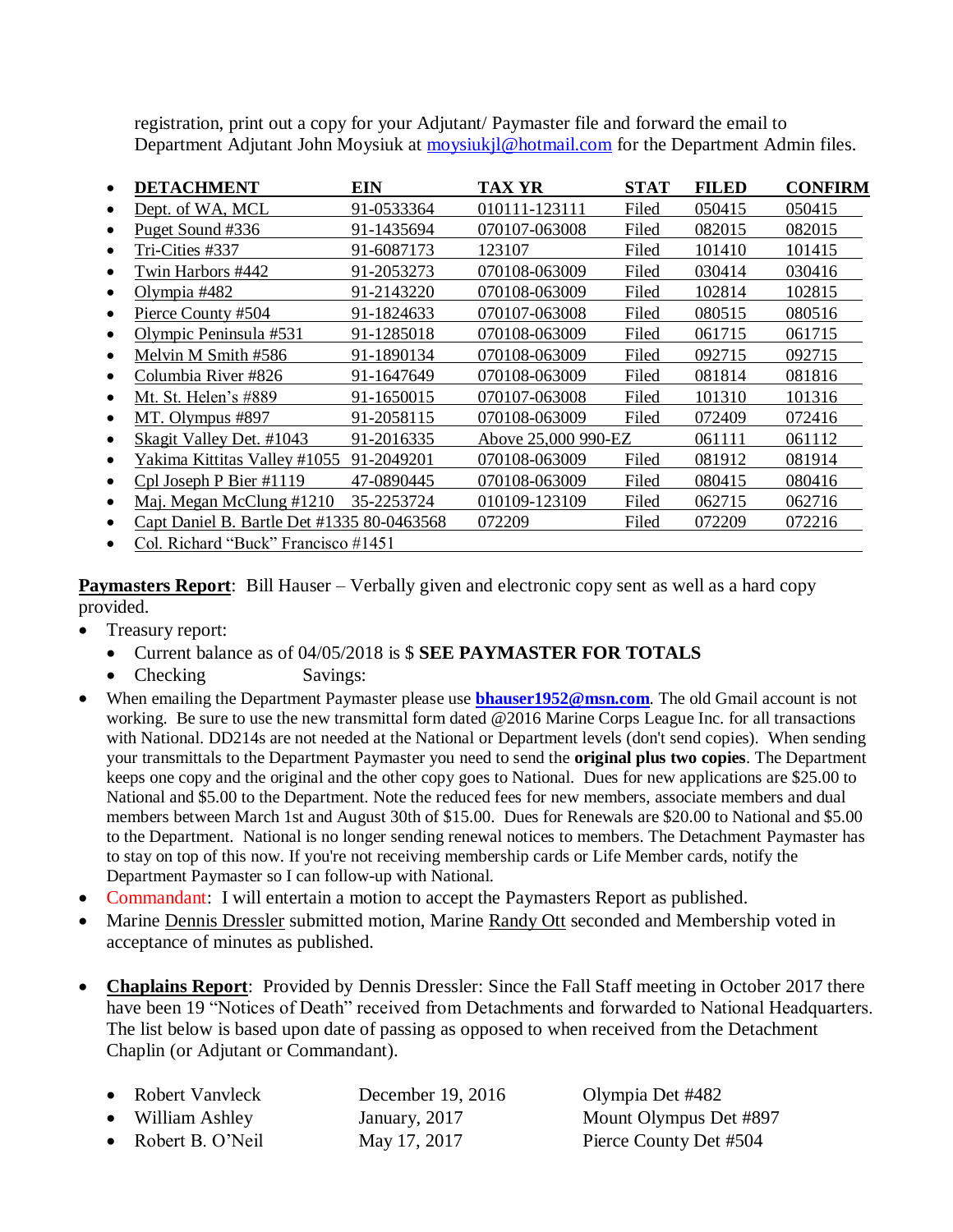|           | Theodore L. Davis        | May 25, 2017      | Columbia River Det #826        |
|-----------|--------------------------|-------------------|--------------------------------|
|           | Max W. Diamond           | June 3, 2017      | Puget Sound Det #336           |
| $\bullet$ | Jack T. Coleman          | June 7, 2017      | Puget Sound Det #336           |
| $\bullet$ | Harold J. Thomas         | July 5, 2017      | Cpl. Joseph P. Biers Det #1119 |
|           | Samuel P. Grooms         | August 13, 2017   | Columbia River Det #826        |
| $\bullet$ | <b>Freddie Ceniceros</b> | August 26, 2017   | Pierce County Det #504         |
| $\bullet$ | Charles D. Bohr          | August 21, 2017   | Olympia Det #482               |
|           | Gregg Elwood             | August 22, 2017   | Mount Olympus Det #897         |
| $\bullet$ | David F. Grundl          | September 1, 2017 | Olympia Det #482               |
| $\bullet$ | Harvey Chappell          | September 7, 2017 | Cpl. Joseph P. Biers Det #1119 |
|           | Dewey Jones              | 2017              | Twin Harbors Det #442          |
| $\bullet$ | Walter S. Waren          | Oct 27, 2017      | Capt. Daniel B. Bartle #1335   |
| $\bullet$ | Ernie Elmore             | November 5, 2017  | Olympia Det #482               |
| $\bullet$ | James R. Studebaker      | February 22, 2018 | Melvin M. Smith Det #586       |
| $\bullet$ | Marvin B. Meyers         | March 3, 2018     | Cpl. Joseph P. Bier Det #1119  |
|           | William A. Cundiff       | March 21, 2018    | Olympic Peninsula Det #531     |

• Dan Ryals -Informed that he has passed but "Death Notice" has not been sent to National yet.

#### **Sick and in Distress**:

- Andy Anderson  $-1$ <sup>st</sup> Stages of Alzheimer's, Stroke Det #504
- Terry Reams Bone & Blood Cancer Det #889
- Bob O'Neil Lung Cancer Det #504
- Jim Nelson Cancer Det #1451
- Henry Lee Bladder Cancer Det #504
- Richard Haroldson Kidney Cancer Det #504

# **Report of Officers**:

- Commandant: Jim Renton No Report
- Sr Vice Commandant: Bonnie Holden No report.
- Jr Vice Commandant: TJ Morgan Electronic and hard copies provided and verbally presented. Marines, Here is my report on membership from October 2017 to Now. While at Midwinter, the National Jr Vice has reported that we are moving forward on being a part of the TAPS program on base. We will have MCL members at Camp Pendleton as well as Camp Lejeune and talk with Marines that are about to EAS from the Marine Corps Active duty. We can then pass that info down to the Department and on down to the Detachment of the hometown this Marine is coming home to. With that being said, it will now be in the hands of the detachment to make contact, MENTOR and provide the support they need to be lifelong MCL members. Next is my report on the Department of Washington membership. Since July 1 to the end of the 2<sup>nd</sup> quarter, we have an increase 2.9%. We are also in talks with some Marines in Moses Lake that want to start a detachment. There are 20-30 Firefighters and LEO that are interested. I have been in contact and since they are close to my town, will help in the process along with the Commandant and the Paymaster and hopefully add a new detachment to the Department of Washington. Please continue to retain and seek new members. There is also a Membership Tri-fold pamphlet available on the National website for use when recruiting membership as handouts.
- Judge Advocate: George Hilbish Electronic and hard copies provided. There are no pending Chapter Nines currently in the Department. I have reviewed the By-Laws for Detachments 1335 and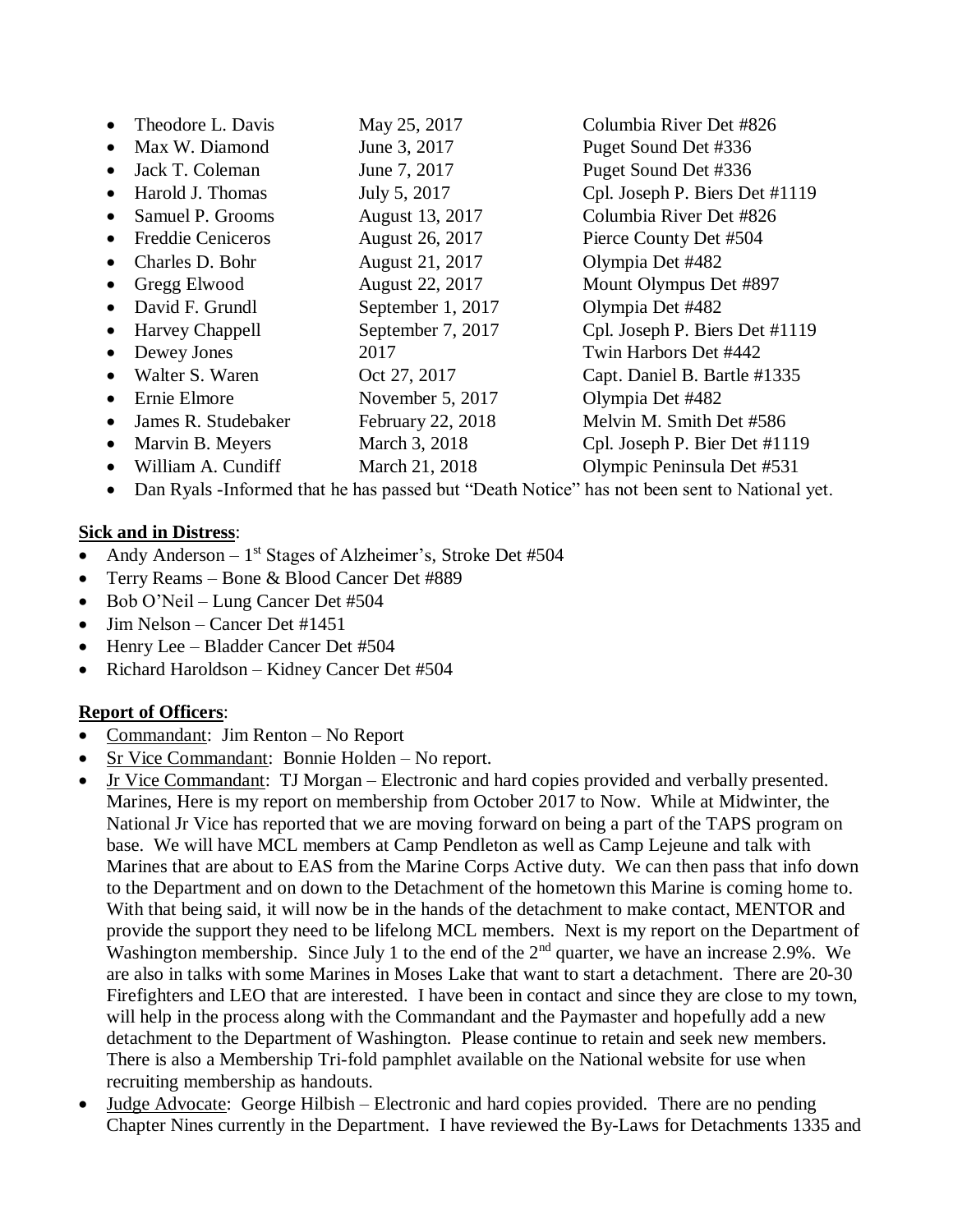1451, 1451was accepted and 1335 was rejected. If you are rewriting your Detachment By-Laws, they must be reviewed and approved by the Department Judge Advocate.

• Jr Past Commandant: Rex Hopper – No Report.

#### **Report of Detachment Commandants**:

- Puget Sound Det. #336: Mark Gorman Electronic and hard copies provided. Detachment #336 has had a very busy and productive year. The following is a summary of our accomplishments during the year. It will also highlight some items we're continually working on. **Membership** – Detachment #336 was fortunate enough to attain an 28% growth rate YTD. Our Detachment continues to add approximately 2 members each month. In addition the Detachment was represented at a recent MMA event in Everett WA and an open house at our local VFW Post. Further efforts continue to promote and recruit new members. **Marine Rose Program –** Our Detachment accomplished collecting over \$12,000. This year we're kicking off the Rose program over Memorial Day, involving more volunteers than we've ever had. **Charitable Donations and Marine Support –** A donation of \$5500 was authorized by the members and sent to the Marines helping Marines so far this year. **Community Service Hours –** Our Honor Guard continues service at Tahoma National Cemetery. Our Honor Guard numbers have grown slightly and are looking forward to adding a continued growth with other detachments supporting. **Draped Charter –** None from our detachment. **Marine Corps Birthday Ball "2017" –** Last year's Marine Corps Ball was another huge success. It was held on November 11th and despite it being at Billy Baroo's, our numbers were slightly higher than last year. **Toys for Tots –** We are sending Antonio Hunter back east to get cert to be our Det T4T. **Young Marines** – We are proud to claim Seattle Young Marines as an organization we are now sponsoring. Seattle Young Marines participated in our Marine Corps Birthday Ball and further assisted at our Rose programs over the year. **Special Announcements –** Participated in the ROCK ceremony, assisting MCL Detachment 504, Pierce County in August. The ceremony is to honor these 32 Marines lost on December 10, 1946, when their plane crashed on Mt Rainer. Our Detachment will again have its annual Pistol Shoot competition on April. All Marines are invited and are welcome to challenge Detachment #336 for bragging rights. We will also hold our annual Rifle Shoot competition sometime in September. Again all Marines are invited to claim best shooting score. Members of our Detachment were responsible for placing a wreath in honor of our State's fallen honor of Vietnam Veteran's Welcome Home day. We continue to be involved in community activities.
- Tri-Cities Det. #337: Mike Ridgel Not enough personnel to hold a quorum so no report.
- Twin Harbors Det. #442: Frank Perov Absent, no report.
- Olympia Det. #482: Jim Sims Electronic copy provided. Detachment 482 (Olympia) meets for breakfast and a Muster the first Saturday of each month at the Olympia VFW Hall on Martin Way in Olympia. The Detachment completed an superior Toys For Tots campaign this year. 1,795 Families in Thurston, Mason and Grays Harbor counties were served - more than 300 more than in 2016. Through the efforts of more than 150 volunteers, 5,400 children received gifts for a memorable Christmas. More than 11,000 gifts were donated and distributed, and \$10,000 was collected for purchases. Marine John Moysiuk led this outstanding effort on behalf of the Marines of Detachment 482. The Marine Corps League is very well represented in state government in Olympia. In addition to Larry Alcatara as MCL representative on the Governor's Veterans Affairs Advisory Committee (VAAC), Jim Sims is also a member of the VAAC representing the Military Order of the Purple Heart. Detachment 482 Marines are active and vocal members of the Veterans Legislative Coalition which advocates with the Legislature on measures of interest and benefit to veterans and their families; Dick Marcelynas, Mike Partridge, Ev Brown and Jim Sims.
- Pierce County Det. #504: Charles Ames Electronic and hard copies provided. The Pierce County Detachment currently has 56 life members, 24 annual members 2 of them being in arrears, 5 members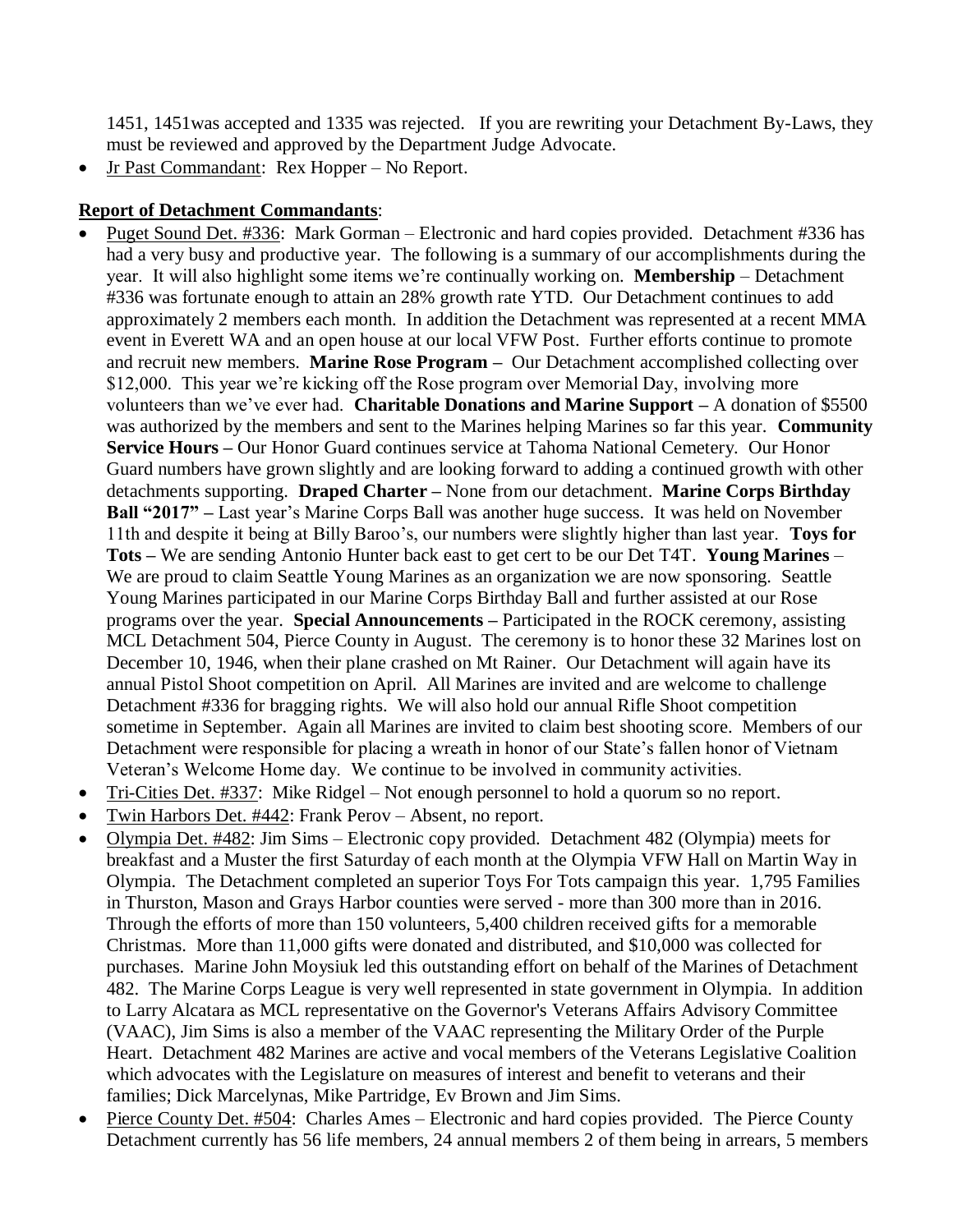have decided not to renew. We have recruited 3 new members since October. One Life Member recently reported to the Supreme Commandant. Marine Hilbish represented the Department at the Auburn Veterans Day Parade. Members attended the Puget Sound Detachment's Marine Corps Birthday Ball, while others of the detachment gathered at the AmVets Post for cake cutting and a toast with follow Marines. After a slow start, due to moving our warehouse 13 days before the season start and the coordinator ending up in the hospital, we had another successful Toys for Tots season, where we collected 48,049 and delivered 56,564 toys, books and stocking stuffers to 15,721 children. We have 44,661 books, stocking stuffers and toys as carryover for next season. Election and installation of Detachment Officer was completed in January. The Detachment assisted a homeless Marine and her daughter with cash for food and living expenses. She had already secured living quarters but they would not be ready for another 2 weeks. The Detachment has awarded 5 Distinguished Service Medals, 2 to members for their long service to the Toys for Tots program. One was presented to a 13 year old for using her birthday party as a toy drive, where she turned in forty-seven toys for Toys for Tots. A member received his medal for his work as a FEMA 1<sup>st</sup> responder where he provided assistance to the victims of hurricanes Harvey and Irma. A  $5<sup>th</sup>$  medal was presented to an active duty Air Force SSgt, stationed at JBLM, for his assistance to an 82 year old retired Marine LtCol who had become lost and confused on his way to a VA appointment in Hillsboro, OR. Marine Anderson suffered a stroke in October and Marine Hilbish was hospitalized and had a heart stent procedure done in October also.

- Olympic Peninsula Det. #531: Bob Schneider Present, hard copy provided. November 2017-Toys for Tots underway for Kitsap County, Donated 200 dollars for Junior rank Marines to attend Marine Corps Birthday Ball. Marine Cake Cutting at Retsil Veterans Home in Port Orchard and Christmas Tree decorating by detachment members at veterans home. Toy collection at KC fair grounds Pavilion in support of Toys for Tots. December-Toy Collection by detachment members from local businesses for the Toys for Tots give away on the  $16<sup>th</sup>$  of the month. Remove Christmas tree from Retsil Veterans Home on the 28<sup>th</sup> of the month. January-Detachment #531 Officer Election and officer installation report filed for the 2018 year. Work in support of Detachment #336 hosting the annual Department Convention to be held at the Best Western hotel in Silverdale Washington on June 7<sup>th</sup> through the 10<sup>th</sup> of June 2018. Monthly honor Guard support by members of Detachment \$531 and #336 at Mount Tahoma National Cemetery on the third Tuesday of each month. February-Group meeting for the convention details with the Best Western Hotel in Silverdale. Planning and talking about responsibilities for the event rooms and fund raisers. March-Military Appreciation Day at the fair ground hosted by the Chamber of Commerce for Kitsap County. Put together Appreciation Certificate for those that participated in the Toys for Tots drive and the Supporting Detachment Members. April-Planned events for the month include Fund raising events, Yakima Conference, Honor Guard services at the Cemetery of Mount Tahoma, and a Stand-Down at the Sheridan Park Community Center in Bremerton WA.
- Melvin M Smith Det. #586: Randy Ott Electronic and hard copies provided. Our Detachment's activities since the 2017 Department Fall Staff: The start of winter was very busy with Toys for Tots and our "P" Battery needing extra hands on deck because of OPCOM. We extended services and toys to over 6,500 families. Volunteers in Spokane came in all shapes, ages and sizes to make it work! We've continued our "Breakfast with the Marines" once a month at VFW Post 1435. This is a great event because our Spokane County Young Marines support us with their dedicated and youthful personalities. The food is okay. Our food service continues at the Mann-Grandstaff Regional VA Hospital with the monthly BBQ which we support as much as possible. Burgers and Dogs for everyone. We and the Auxiliary host Bingo in the care unit every second Wednesday of the Month. The Mid-Winter MCL Conference saw us well represented and everyone had a great time. I've included some pictures of the fun. Our Honor Guard continues to render honors for our Fallen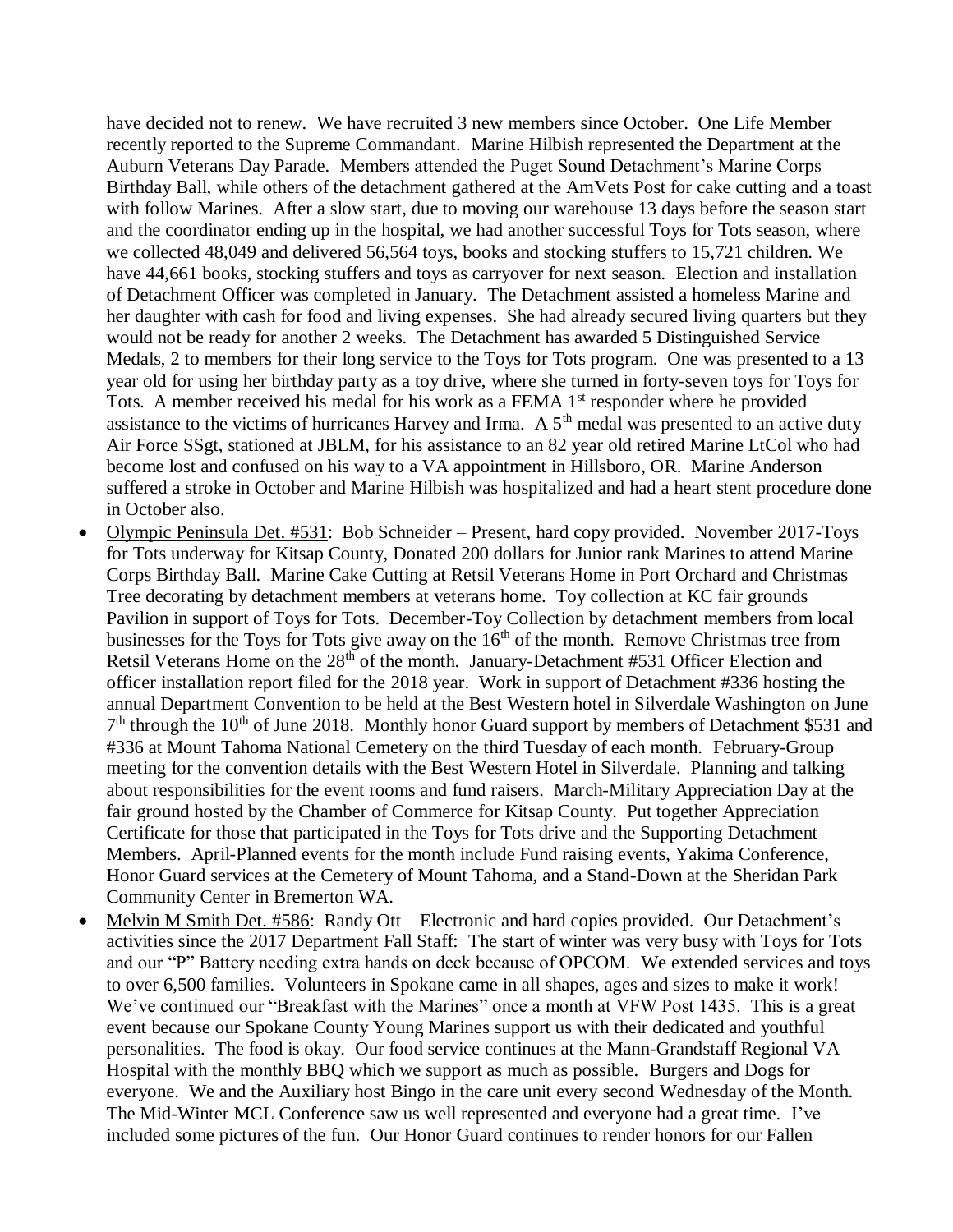Marines/Corpsmen at the Eastern Washington Veterans Cemetery at Medical Lake and greater Spokane Region. We have supported "P" Battery with their details as their training limits their availability at times. We are planning the rest of the year for the Det/Aux. with plenty of events. We hope that if you are in the area, that you'll consider dropping in on us and gracing us with your presence. Check our calendar first… [www.mclspokane.org.](http://www.mclspokane.org/) For the past four years, we have held a gun raffle at the local gun shows with tremendous success. If you are interested, see one of us for tickets (1 for \$5 or 3 for \$10). Locally, the Veterans Court Forum has been successful because of our volunteers. We continue to be there for them. Col Tim Fitzgerald (USMC Ret) is our go-to leader on this event on the 1st & 3rd Thursdays. This concludes our report of activities.

- Columbia River Det. #826: Bill Hauser Electronic and hard copies provided. The Columbia River Detachment meets monthly at the Vancouver Elks lodge on the second Thursday of the month at 1900. Our members are keeping busy in the community through several areas. We decided to make a change to our monthly meetings. Our normal business meetings will be every other month and the other months will be used for guest speakers, planning events or socializing. **Website -** Marine Pete Thornton has stepped up and agreed to take over the Detachment newsletter and website. Our new website address is [www.MCLeaguecrd826.org.](http://www.mcleaguecrd826.org/) **Color Guard** - Our Color Guard has unfortunately had to temporarily suspend appearances due to not enough members. We continue to ask for volunteers from within the Detachment. Once we replenish our ranks we will start activities again. **Marine Corps Birthday** - We attended a Marine Corps Birthday Brunch and we hosted our annual Marine Corps Birthday celebration dinner on 10 November at the 40 et 8 Chateau in Vancouver. **MCL Training Program** - We continue to offer our Marine Corps League training program. It's a challenging task getting volunteers to take the time to cover the material. Our training Officer (John Stofiel) has copied the old MCI program and broke down the sections with each having an open book quiz at the end of each chapter. It is a good way to learn the material and I highly recommend other Detachments adopt it for their use. **Prestige Nursing Home** - Our Detachment continues our partnership with the Vancouver Elks to offer free lunch for the residents on the third Friday of each month. **Recruiting -** We continue to make appearances throughout the community with our members and a table top display, designed and built by our past Jr. Vice Commandant. We continue to make contacts with Marines throughout the area whenever the opportunity arises.
- Mt. St. Helen's Det. #889: Donald Simmons Present, no report provided. Said he would send electronically the following Monday. No report was received as of 04/19/2018.
- MT. Olympus Det. #897: Elvis "Guy" Iredale Electronic and hard copies provided. This report illustrates some of the highlights of Detachment activities during the period of October 2017 thru March 2018. The third and final Stand Down for 2017 was held on October  $5<sup>th</sup>$  at the Clallam County Fair Grounds. Detachment members assisted those veterans who were provided a hot meal, medical and dental screening, haircuts, social services and clothing. The Detachment celebrated the 242<sup>nd</sup> birthday of the Marine Corps at the Sequim Elks Lodge. The guest speaker was our own paymaster, retired GySgt Kathy Nicholls. She spoke of her career in the Marine Corps from boot camp to retirement. Past Commandant Sid Gerling was awarded Marine of The Year for his many contributions to the Detachment. The 2017 Toys For Tots campaign was once again a tremendous success due to the efforts of Coordinator Steve Deutermann and the many volunteers from the Detachment, the American Legion and Mount Pleasant Grange. The campaign collected 7500 toys which were distributed to 3000 children in Clallam County. The Detachment Christmas Social was held once again at Smugglers Landing Restaurant. The afternoon entertainment was provided by world renowned magician, illusionist and mind reader, Brian Ledbetter. His performance left all of us wondering "how did he do that". Steve Deutermann, retired Navy Lt. Commander, was awarded the first ever Associate Member of The Year. It was a well deserved tribute for Steve's contribution to the Detachment as Sgt at Arms and T4T's coordinator. Captain Joseph House in Port Angeles hosted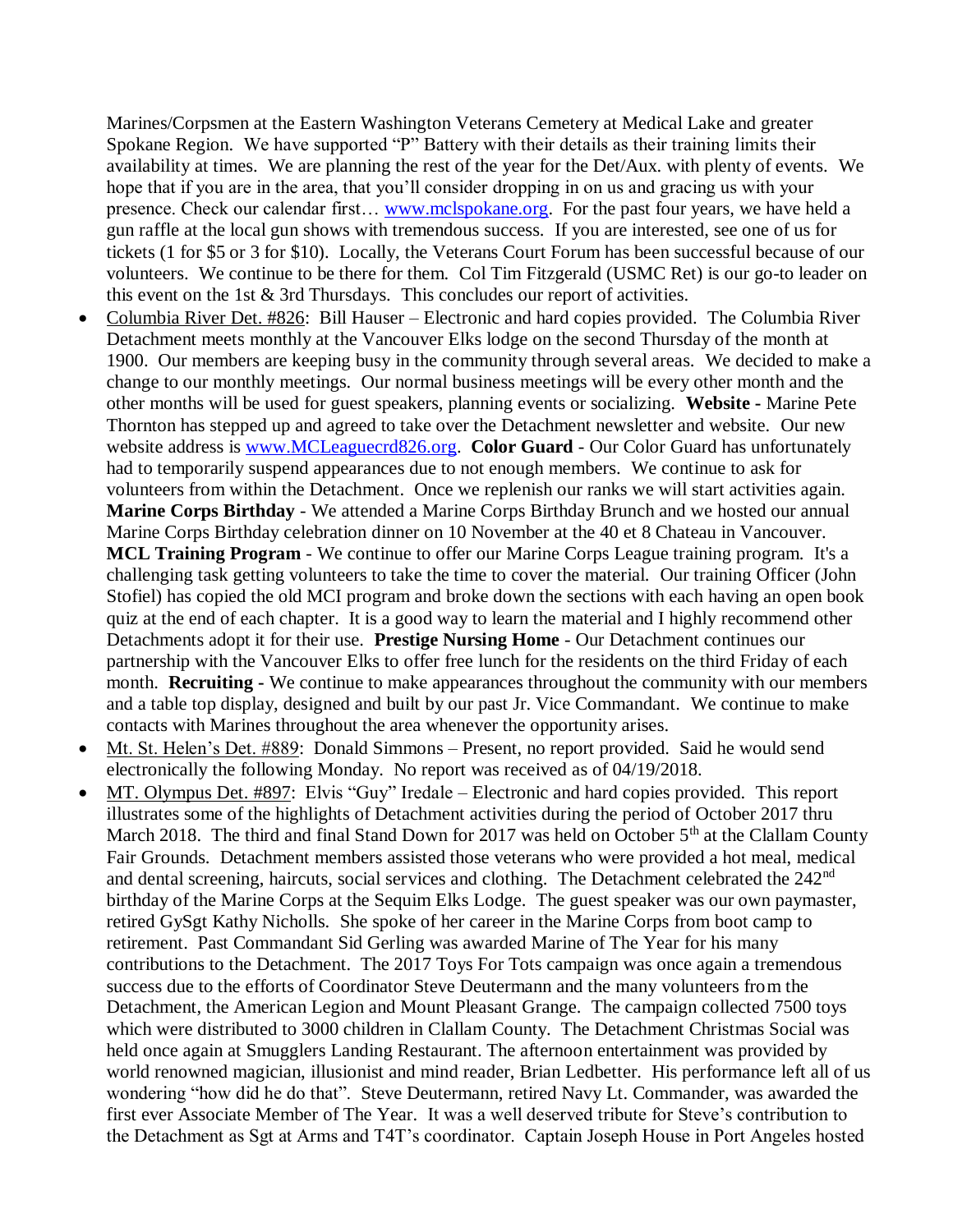the National Traveling Memorial Tribute Towers December  $8<sup>th</sup> - 11<sup>th</sup>$ . The Tribute has been created by the organization "Remember Our Fallen". The Tribute is a photographic war memorial that honors our country's military Fallen from the War on Terror. Because 9/11 was such a defining moment, this memorial includes our country's Fallen since that tragic day in our nation's history. Unlike brick and mortar memorials, Remembering Our Fallen is designed to travel and includes both military and personal photos. Its legacy will be that those men and women will be remembered, while helping to lessen the grief of their families. The Detachment Honor Guard participated in the opening and closing ceremonies and stood watch as part of the security detail. The Detachment Honor Guard continues to provide final military honors to local veterans who have passed away. These honors include a three volley rifle salute and the playing of taps. The same honors are provided at the Bell Ringing Ceremony, held on the last Friday of each month, at Veterans Park. As each name of those Clallam County veterans who have passed away the previous month is read, a replica of the Liberty Bell is struck once. Past Commandant Mark Schildknecht, Detachment Adjutant Eric Miner and Detachment Sgt at Arms Steve Deutermann, were recently interviewed on two local radio stations. They talked about Toys For Tots, the Honor Guard, Stand Downs and the Detachments involvement in community events.

- Skagit Valley Det. #1043: Dan Walker Absent, no report.
- Yakima Kittitas Valley Det. #1055: Nicholas Myers Electronic and hard copies provided. Commented to highlight the assistance provided to the Yakima-Kittitas Veterans coalition for their recent Stand-Down in which Marine Moose provided three pallets of DoD Surplus equipment such as sleeping bag systems, boots, poncho liners, and packs to hand out to homeless veterans. Also provided a heartfelt Thank You! Current detachment strength is 17 regular members, 2 associate members, and 15 Life members. We have had 0 members join the Supreme Commandant since the Fall Staff meeting and have added no new members. Activities since the Fall Staff meeting include the GYVVC Stand down on October 21, 2017 at the Central Washington State Fairgrounds. Over 800 veterans and family members were served. The detachment marked the Marine Corps birthday on Nov. 13 with a potluck celebration open to all members and families along with members of Bravo Co. and the local recruiting staff. A good turnout and enjoyable evening rubbing elbows with our currently serving Marines. On Nov. 9 the detachment provided a color guard for Veterans Day assemblies at Adams Elementary and Washington Middle School. MCL 1055 was represented in the Veterans Day parade on Nov. 11 and provided the color guard detail at Sarg Hubbard Park that afternoon at the annual service conducted by the Vietnam Veterans Assn. The balance of November and early December was aimed at assisting Bravo Co. with the Toys-For-Tots program but we were excluded from any involvement per CMC directive. We did muster on December 11 for our annual Christmas gathering and dinner. We shared an evening of Esprit de Corps and Christmas cheer at Legends Casino. Military honors were provided for 3 funerals since the Fall Staff meeting. March 31<sup>st</sup> the detachment assisted in a Welcome Home Vietnam Vets program sponsored by the Yakama Warriors association. Respectfully submitted, Ed Falter, Adjutant.
- Cpl Joseph P Bier Det. #1119: Bob Broostrom Verbally provided by Marine Bonnie Holden and sent in email. Not much to report having just started this term. Will say we received Roses so will have a Rose day later in the year. Also have got word that we have a takeover at Burger Claim in May and that there are members working towards a Young Marine group in our area. Other than that will see what the year will bring.
- Maj. Megan McClung Det. #1210: Ricardo Reyes Electronic and hard copies provided. Major Megan M McClung Scholarship selection. Attended the staff meeting in Yakama, October 7<sup>th</sup>, 2017. Participate in sell of the Roses. Celebrate the 242<sup>th</sup> Marine Corps Birthday. There was a small contingent of our Detachment present. The décor was in good standing that one would expect at a Marine Corps Birthday celebration. To include the "fallen soldier" (Marine) table, reading of the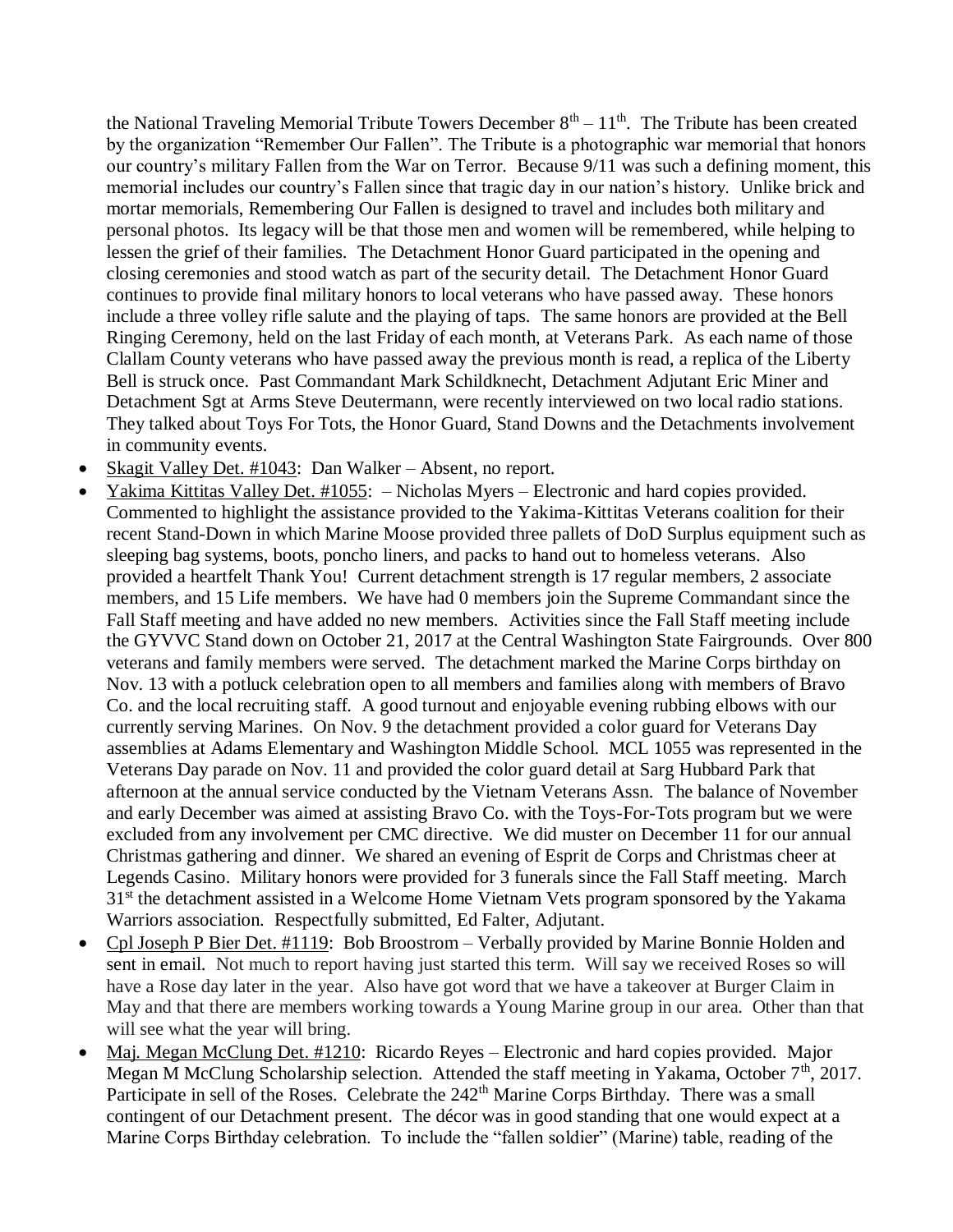Commandant letter and cutting of the cake with a sword. Participated in one parade in November. Attended Veteran ceremony in Oak Harbor High School. October/November presented the Eagle Scout Recognition. Participate in collection of funds for the Toys for Tots program at local retail store. Attended the local High School for the Navy Band concert. Worked on Detachment by laws changes to be submitted to Department MCL for review and approval. Note: On December 15<sup>th</sup>, 2017, Charles "Chuck" Bond resigned as Detachment Commandant due to unforeseen events and personal reasons. Senior Vice Commandant Ricardo Reyes assumed the position as Detachment Commandant.

- Captain Daniel B. Bartle Det #1335: Bruce Barton Absent, no report.
- Col. Richard "Buck" Francisco #1451: Robert Gabelein Electronic and hard copies provided. "As with all Marines, our motto is Semper Fidelis. In addition, our detachment's motto is 'Active, Professional and Effective Community Service'. Since the last staff meeting, we have accomplished the following: 11 and 12 November – Successful Rose promotion. 11 November – Presented the colors at the Little League Super Bowl in Mt. Vernon. 14 November – Participated in the Veterans Day Assembly at South Whidbey High School. 1 December – Joined our friends at the Fishing Club to kick off our joint Christmas program to benefit local community families. The club provides food for struggling families and Detachment 1451 provides the toys. 2 and 3 December – Raised \$18,425 soliciting contributions for Toys-For-Tots from people waiting in the ferry lines at Clinton and Mukilteo. By Christmas we had provided 1,433 toys for 445 children who might not otherwise received any. 10 February – Provided Honor Guard for fallen WW II Air Force Ace and replaced the flag at the Langley Cemetery. 18 February - Visited long-time MCL member and former Department Chaplain Dan Ryals who was dying of ALS. When we entered his room in the ICU Dan was unconscious. Ed Donery and Dan's wife were unable to wake him. I pinned the MCL Distinguished Service Medal on his hospital gown. After a while we stepped outside with Dan's wife to have coffee. Later we decided to try again. Ed pleaded with Dan to open his eyes. Slowly his eyes opened, and he was able to understand we were there. We came to attention and saluted Dan. He bravely raised his arm and returned the salute. As we left we told him, "Semper Fi brother": he was able to mouth "Semper Fi" in return. Very moving experience to say the least. Dan's wife and other family members were able to spend some time with him while he was awake. He fell asleep shortly thereafter and never woke again. He passed at 0230 the following morning. 30 March – Provided Honor Guard for Dan Ryals in Darrington. 30 March – Replaced the flag at the Langley Visitor's Center.

# **Report of Standing Committees/Advisory Councils**:

- Credentials Committee: Bill Hauser (Convention) N/A
- Budget and Finance Committee: Bill Hauser & Bonnie Holden (Convention) N/A
- Nominating Committee: Jr Past Dept Cmdt Rex Hopper (Convention) Opening nominations were held for the elected officer positions of the department. Currently for Department Commandant Marine Bonnie Holden has been nominated and has said she would accept nomination. For Department Sr Vice Commandant Marine TJ Morgan has been nominated and has said he would accept nomination. For Department Jr Vice Commandant Marine George Hilbish has been nominated and has said he would accept nomination. For Department Judge Advocate Marine Dan Nelson and John "Moose" Moysiuk have been nominated and both have said they would accept nomination. Nominations were closed with no other nominations and would be reopened on the convention floor at the Department Convention in June in Silverdale WA.
- Rules Committee: Dept Judge Advocate George Hilbish (Convention) N/A
- Bylaws Committee: Dept JA George Hilbish (Convention)  $N/A$
- Audit Committee: George Hilbish, Bonnie Holden and Ed Falter (Convention)  $N/A$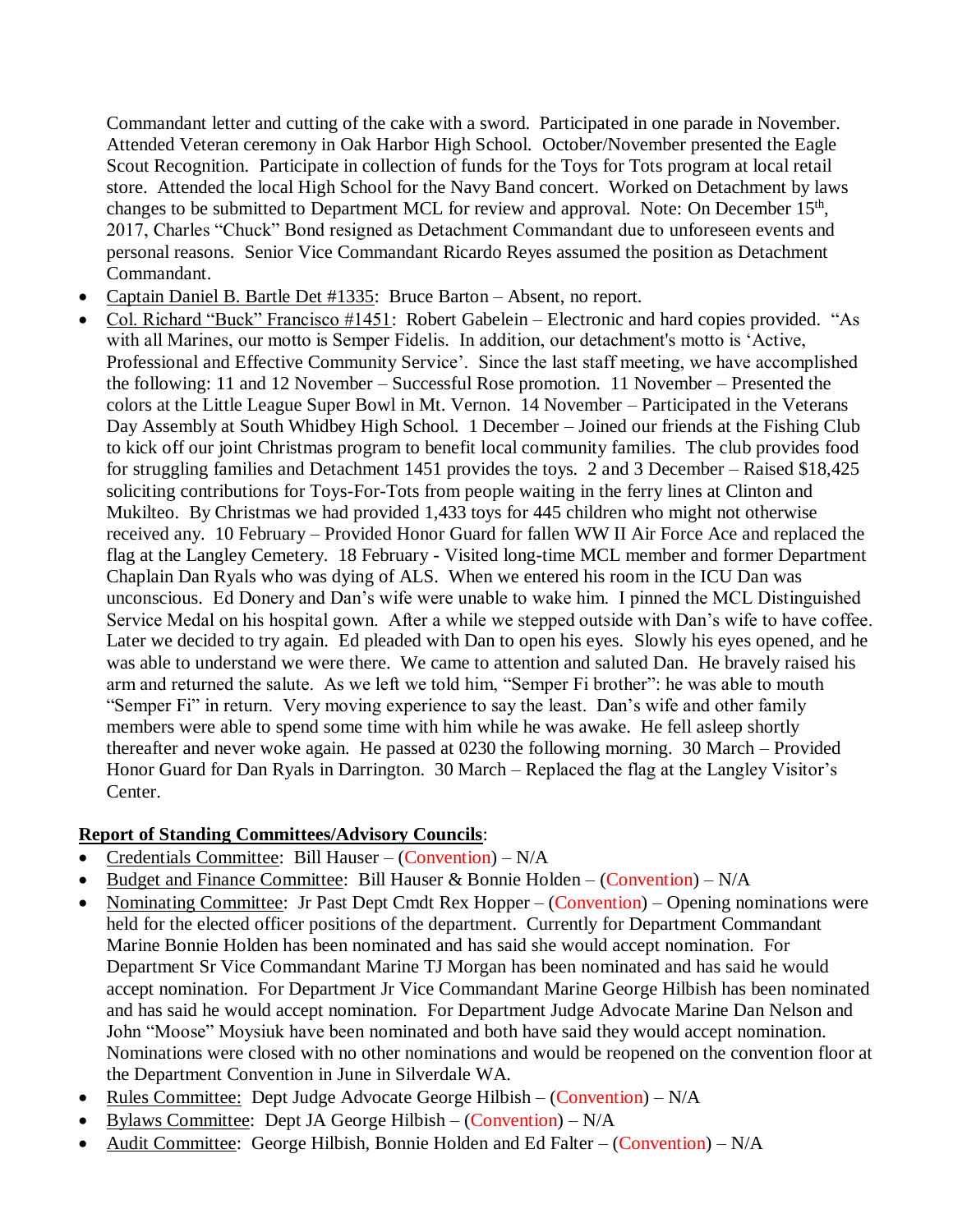- Dept. Web Sergeant: TJ Morgan Will be posting the Department Convention information to the website once electronically received. Further discussed posting the Department Staff and Convention Minutes once completed for all to view. A tab will be built for this purpose.
- Dept. Training Officer: Don Nilson Absent, no report.
- Publications: Department Commandant Jim Renton Absent, no report.
- Public Relations Officer: Vacant –
- Membership Committee: Jr Vice Dept Cmdt TJ Morgan Present, No report.
- VAVS Committee: Rex Hopper Deputy VAVS report Still reporting numbers to National. Anyone interested in participating in the VAVS please contact Marine Rex Hopper for process and further information.
- Awards/Citations: Randy Ott Has received some Unit Award recommendations.
- Americanism Committee: Bonnie Holden Electronic copy provided. The National Headquarters Marine Corps League website does not have the 2018 criteria updated. The website link is [https://www.mclnational.org/uploads/1/0/3/1/103183322/americanism\\_criteria\\_2017.pdf.](https://www.mclnational.org/uploads/1/0/3/1/103183322/americanism_criteria_2017.pdf) Keep an eye out for when it updates for 2018. Again anyone not going to National Convention this year can give me the books at the Department Convention and I will transport them to National Convention in Buffalo New York in August. Out of 16 Detachments last year only 1 Detachment submitted an Americanism Book and took 2<sup>nd</sup> place. I would like to see more Detachments submit a book as it shows what you are doing in your detachments.
- Legislative Committee: Ev Brown Absent, no report.
- Boy Scout Liaison: Jim Renton Received report of nine Eagle Scout receiving recognition. Sends letter to all nine while six of those were from one detachment.
- Homeless Veterans: John Moysiuk Verbally provided. National discussion is taking place on reduction and prevention of homelessness for veterans. Ensuring that as MCL members we have contacts within our communities so when we find a veteran going thru transitions within their lives that can provide the guidance thru mentorship and contact to community support services. This also will impact suicide prevention and awareness. Will review all reports and pull information from all detachments on any that are actively involved in helping homeless veterans thru their local areas such as participating in Stand-Downs. New website designed to help connect veterans to support services [www.WAServes.org](http://www.waserves.org/) . User friendly! The Marine For Life Program (M4L) being raised from the ashes where each detachment, department and div will have a M4L member to help those separating our the Marine Corps for connection into their communities and the resources there. Finally, an email has been sent to each Detachment Commandant and Adjutant or Adjutant/Paymaster with links to resources on homeless veterans. Any questions please shoot me an email.
- VAAC Representative: Larry Alcantara Electronic copy provided. **2017 Accomplishments**: Town Hall Meeting – Conducted 4 Town Hall Meetings  $& 1$  Commander's Call. 55 average attendees. 20% returned surveys. Target audience – Service Providers (touch more vets/families). Geographic Areas – Focus on rural areas. Network development between service providers attending town hall. Participants – specific community members – i.e.; local elected officials, local veterans service providers (behavioral health, employment, housing, veteran's navigator from local colleges/universities, veterans assistance funds, US DVA). One on one connection between provider and veteran. **2018 VAAC Strategic Plan**: Schedule 2018 Town Halls and Commander's Call, March 22, 2018 – Ephrata, WA. April 19, 2018 – Pullman, WA. July 12, 2018 – Omak, WA. September 20, 2018 – Commander's Call. October 18, 2018 – Mount Vernon, WA. November 15, 2018 – Sequim, WA. Create structure to identify policy items and deploy Fire Team lead responsibility. Reconstitute merit-based VAAC board composition. Veterans community challenges and collective organization vision. Transition from military to civilian life continues to be a challenge. Continue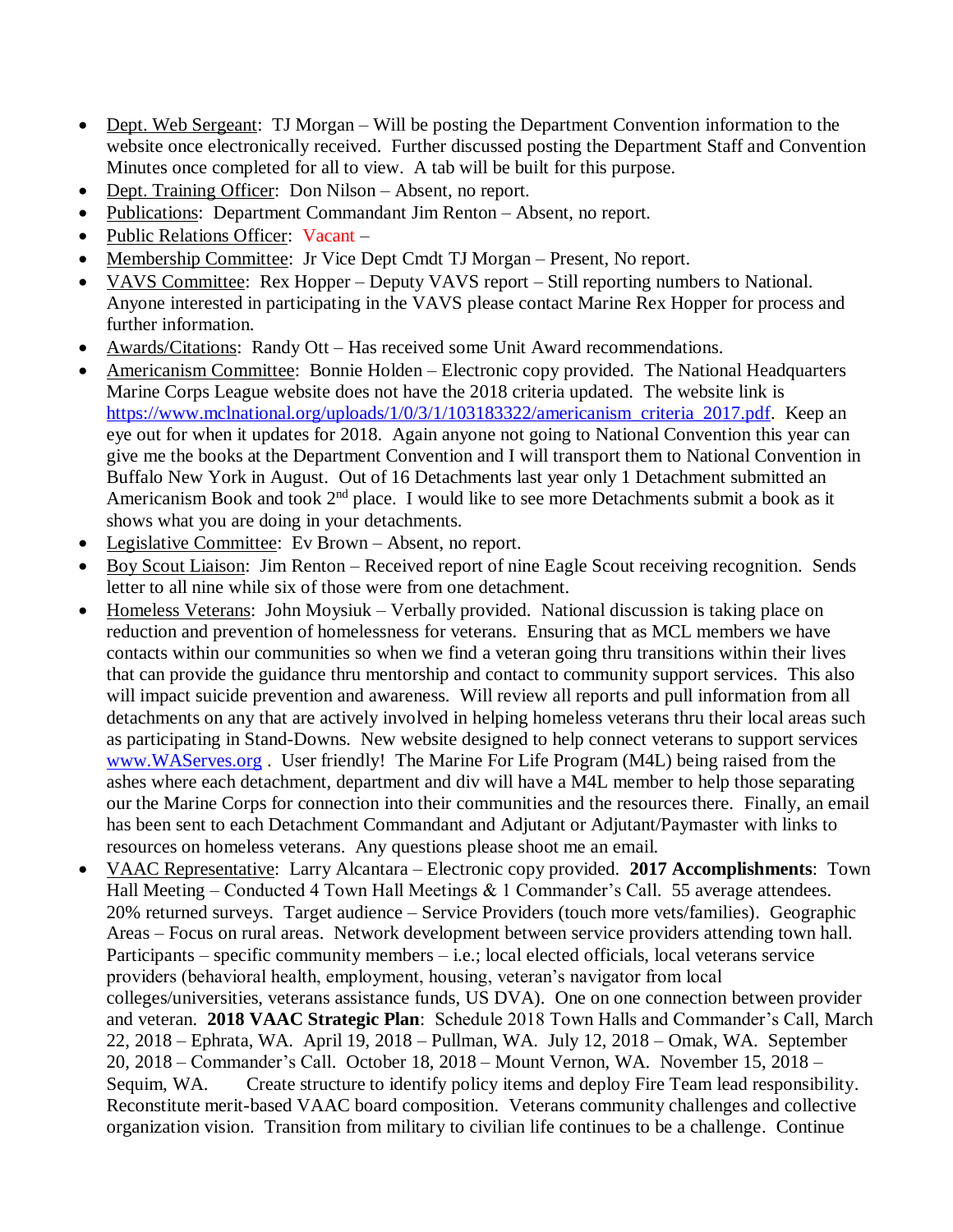work on Military Transition Council. Support services for aging veterans. Connecting vets and eligible dependents to comp/pen. Continue work with VSO and providers. Incarcerated Veterans. Veteran Treatment Courts. Benefits Shutdown upon incarceration. Comp/Pen exam done at Purdy.

- Department Marine of the Year (MOY): Dan Abbott Committee meeting to select nomination for 2018 MOY will be held at lunch. Four nominations were received. Marine Dan Abbott says he will be stepping down at the end of the convention in June.
- Toys 4 Tots Liaison: John Moysiuk Please submit your detachment reports for the three events of the Spring Fall and Convention. I'll extrapolate that information in the reports that discusses your ToysForTots involvement. Please let me know if your detachment is either running or assisting in the ToysForTots in your area. Thank you to those detachments that have stepped forward to support the needy children in your communities by giving your time and efforts to provide toys to children on Christmas Day!
- Resolutions Committee: Dennis Dressler & TJ Morgan Present, no report.
- Young Marines Coordinator: Ed Falter Verbally provided. The Young Marines are doing great, please check out their website and Facebook.
- Department Convention "2018" update: Silverdale Beach Hotel (Best Western), June 7-9.
- Department Service Officer: Charles "Chuck" Bond Absent, no report.

# **Old Business**:

• None

# **New Business**:

- Registration Fee for convention. Must be voted on the floor by attendees and was not. Due to this the previous fee of \$10 is the most that can be charged for registration at the convention this June. Explanation of delegates was also discussed and made clear to those attending.
- Det #531 brought up for discussion of the 501 (c) 3 but this was tabled as there was previous discussion with further information being addressed thru chain to National for clarification. This will be a much larger issue this year at the National Convention as the National Commandant is pushing for all detachment, department, and divisions to be under the status of 501 (c) 4. Discussion also included that funding was being lost thru grants because the grants could only be received under the 501 (c) 3 status.
- Det #531 also brought up discussion of having others (other military services that have served with Marines) such as those already approved to be full members i.e. Navy Corpsmen, and Navy Chaplains that have served with Marines. Discussion was focused that if this is to be amended it requires a National Bylaws change and this must be done on the floor of the National Convention and all procedures that need to be done must have been submitted by April 1<sup>st</sup> of the year of the convention in order to be properly reviewed and recommended to move to the National Convention floor to be voted on by the body. It was too late for this year's convention but it could be submitted after the convention for the National Convention in Billings MT in 2019.
- Discussion of fees that are adjusted by National on the New Transmittals and recommendation that the department also do the same adjustment. All were in agreement that we should do this.
- Late fee for registration to our Department Convention is too steep at \$25. This late fee was primarily set up to cover name tags. This was sent back to Convention committee for review.
- Motion on the floor to make a line item for our department budget to cover the \$50 fee for the Department of Washington Veteran Legislative Counsel so there is no further fees being paid out of the pockets for those attending this counsel. Motion was approved.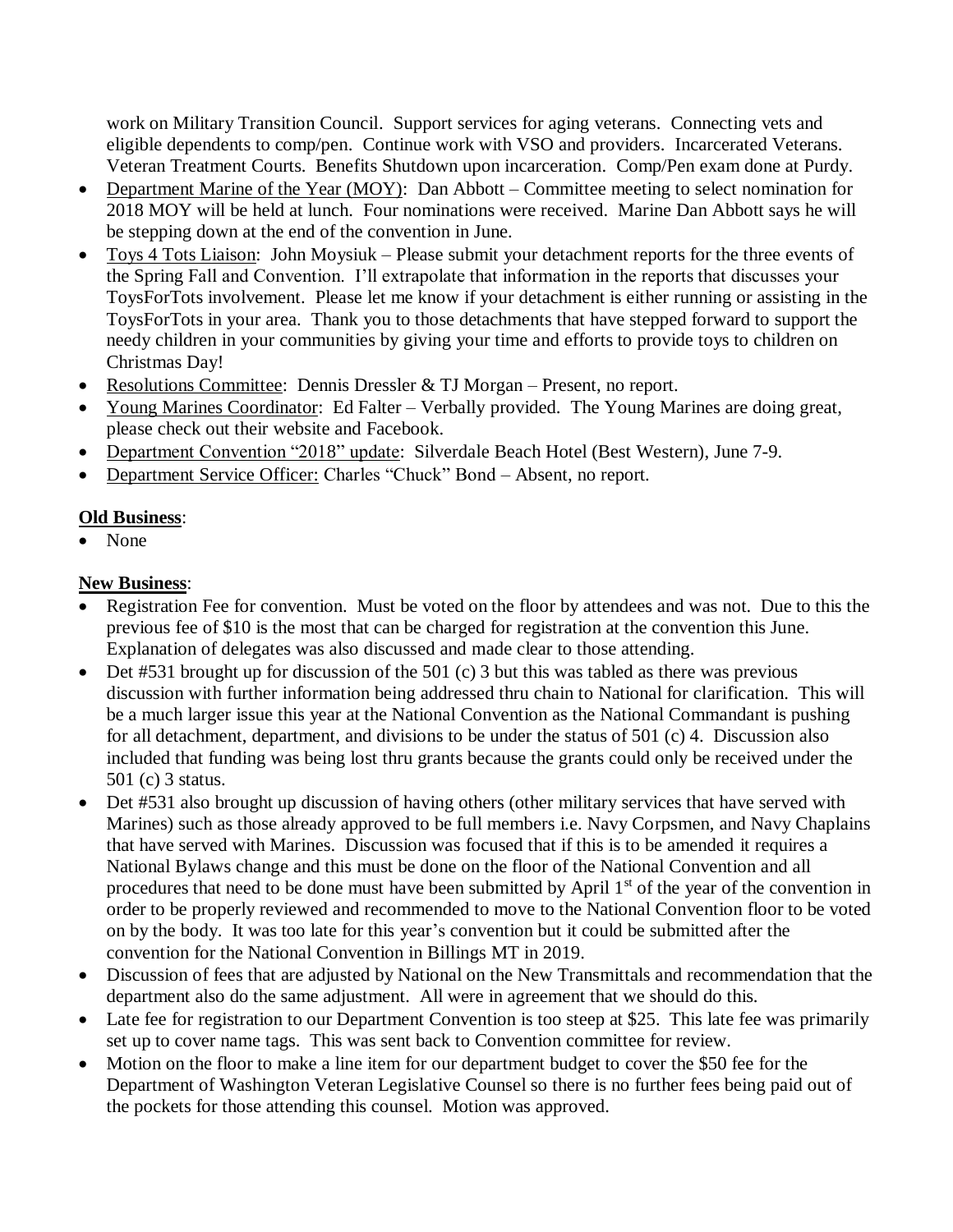#### **Good of the League**:

- Electronic copy and verbally given. Comments from our NW Div NVC TJ Morgan from Mid-Winter 2018. This report is a culmination of activities at Midwinter, from 28 February through 3 March, 2018. First off I can report that this was one of the most attended midwinter's on record. A wellattended conference with around 300 attendees. February 27th the budget committee met to finish preparing the midwinter budget. The process of the budget has changed. The budget will be used as a business budget with floor approval only at the National convention. This is one of the first years where the budget has been reconciled with quick books. A copy of the budget was sent to each Department Commandant and asked to be pushed out to you the membership. Please keep this to members only and if you didn't get a copy sent to you in an email, talk with your chain of command, it has been sent out by me. Tim Toumey was on hand to thank the NWDIV for all of their support with special thanks to John Stofiel how was his beacon of hope. Gunny was always there tracking him and calling him when in range. Great job Gunny! Warren Griffin our NJA reported he is here to help and working with Johnny Baker on the By-Laws rewrite. This will be ready for approval and posted on the National website. Get your by-Laws amendments in soon so they may be posted as well. Johnny Baker the National Jr. Vice is working with the USMC to get us into the TAPS program to help in recruiting. Make sure your ROIs are accurate with updated contact emails. COO Bob Borka talked about the Ceremonial Rifle program. Do your inventories on rifles from the program. They are property of the Army! HQs has 5 full time and 2 part time employees and they are working hard for you! If you are having membership issues contact JD Foster and he will help you! We have a new LED sign up at HQ that is very visible from the HYW. The website has a new link called the MCL library. Please go to get all of the forms, real time blogging and convention and Conference info. Bob and his wife have put a lot of time in this so go check it out at [www.mclnational.org.](http://www.mclnational.org/) Young Marines, Col Davis talked about the new CEO our very own Jeromy Jones is now at the helm. He will be greatly missed at the division level as well as at the Melvin M Smith detachment. JD Foster from membership reports a new Transmittal is available on the website. He has included the partial year dues in there so no more changing out on Jan 1. The ship store has requested more inventory to prevent running out and back order issues. New items are coming in as well as the ratchet belt will be coming back. Dave Ossian National Chief of Staff reported on the Fire Team concept. Great way to start a group of MCL Members without having 20 right off the bat. A local Detachment should support them. National Commandant Wendell Webb talked about the new data base and issues in the beta testing. Those issues are being fixed and beta testing will start in the Midwest division and then rolled out in the next 60 days division by division. Not sure where we will be in the rotation. The IRS 990 must be up to date. I will go over this at your department conventions. Dr. Betty Mosely Brown the president to the WMA is reporting great partnership with the MCL as they celebrate 100 years of the first Woman Marine! LtGen Osman reports great numbers for Toys for Tots and the uptick the MCL will have due to the USMCR having a "Ready to Fight" role. I presented my report as chairman for the National Funeral Honors committee and I will be talking with you about it at your department convention. General Grey was in attendance again talking about the great state the USMC is in. Also our bond and commitment has never been better between the league and the USMC than it is right now. LtGen McMillian was onboard to talk with us about funeral honors and is asking us for help. A force order was issued by him on Feb  $12<sup>th</sup>$  that states all I&I staff to reach out the MCL for funeral help. We knew this was coming but now it was official. Please reach out to your I&I staff and let them know you are there to help. More on this at the department conventions. I will address more at each department convention so this is most of the highlights. See you all in the coming months. Please do hesitate to email me if you have questions!
- Marine Mark S provided discussion of colors being brought to the staff meetings and convention. In discussion points that National does not require colors being brought to the National Conventions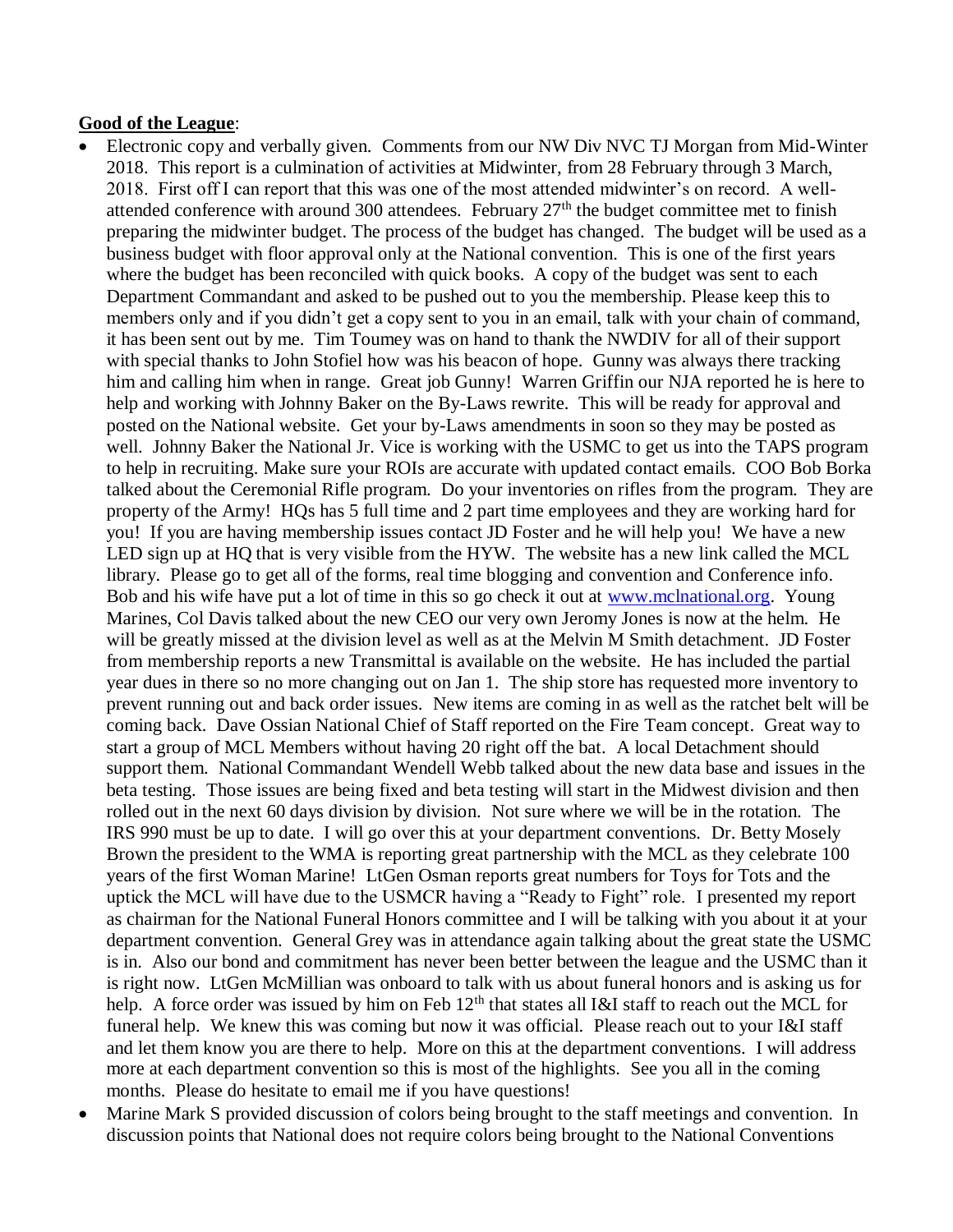anymore but those in attendance can get the gold star for their banners. Why would this not also apply to the department? From discussion it was decided that detachments did not have to bring colors to department meetings or convention to receive stars for their banners as long as there was representation from their detachments present then stars could be awarded. For clarity purposes, those attending any Department Staff Meeting in April or October would be able to receive a white cloth star for their banner while those attending the Department Convention would receive a silver cloth star for their banners. This was voted on and passed.

#### **Announcements**:

- 2018 Department Convention Silverdale Beach Hotel, Silverdale WA June 7-9.
- 2018 National Convention in August Buffalo NY August 13-17.
- 2018 NW Div Conference in Spokane, WA September 14-15 Quality Inn.
- 2018 Department Fall Staff Meeting in Yakima October 13.
- 2019 Department Spring Staff Meeting in Yakima April 6.
- 2019 National Convention Billings MT

**Closing Ceremony**: Closed by Department Commandant Jim Renton

- o **Commandant**: "There being no further business, we will proceed to close."
- o **Commandant**: "Sergeant-at-Arms, Retire the Colors."
- o **Sergeant**-at-Arms: "Aye, Aye Sir." (Hand Salute)
- o **Commandant**: "The Chaplain will lead us in prayer."
- o **Chaplain**: (leads prayer and closes Bible)
- o **Commandant**: "Senior Vice Commandant, perform the last duty of your post."
- o **Senior Vice Commandant**: "Marines, the Department of Washington thanks you for your attendance, and requests you to secure new members, and further, that you favor us at every future meeting with your presence so far as your circumstances will permit."
- o **Commandant**: "Sergeant-at-Arms, declare this meeting of the Department of Washington, Marine Corps League officially closed."
- o **Sergeant-at-Arms**: "By authority of the Department of Washington Commandant, Marine Corps League, I declare this meeting officially closed until the Department Convention in Silverdale June  $7<sup>th</sup> - 9$ th at 0900 when it will be reopened for the transaction of official business."

# **Detachment Representatives at Department Muster**:

- Puget Sound Det. #336: \*
- Tri-Cities Det. #337:
- Twin Harbors Det. #442:
- Olympia Det. #482: \*
- Pierce County Det. #504: \*
- Olympic Peninsula Det. #531: \*
- Melvin M Smith Det. #586: \*
- Columbia River Det. #826: \*
- Mt. St. Helen's Det. #889: \*
- MT. Olympus Det. #897: \*
- Skagit Valley Det. #1043:
- Yakima Kittitas Valley Det. #1055: \*
- Cpl Joseph P Bier Det. #1119: \*